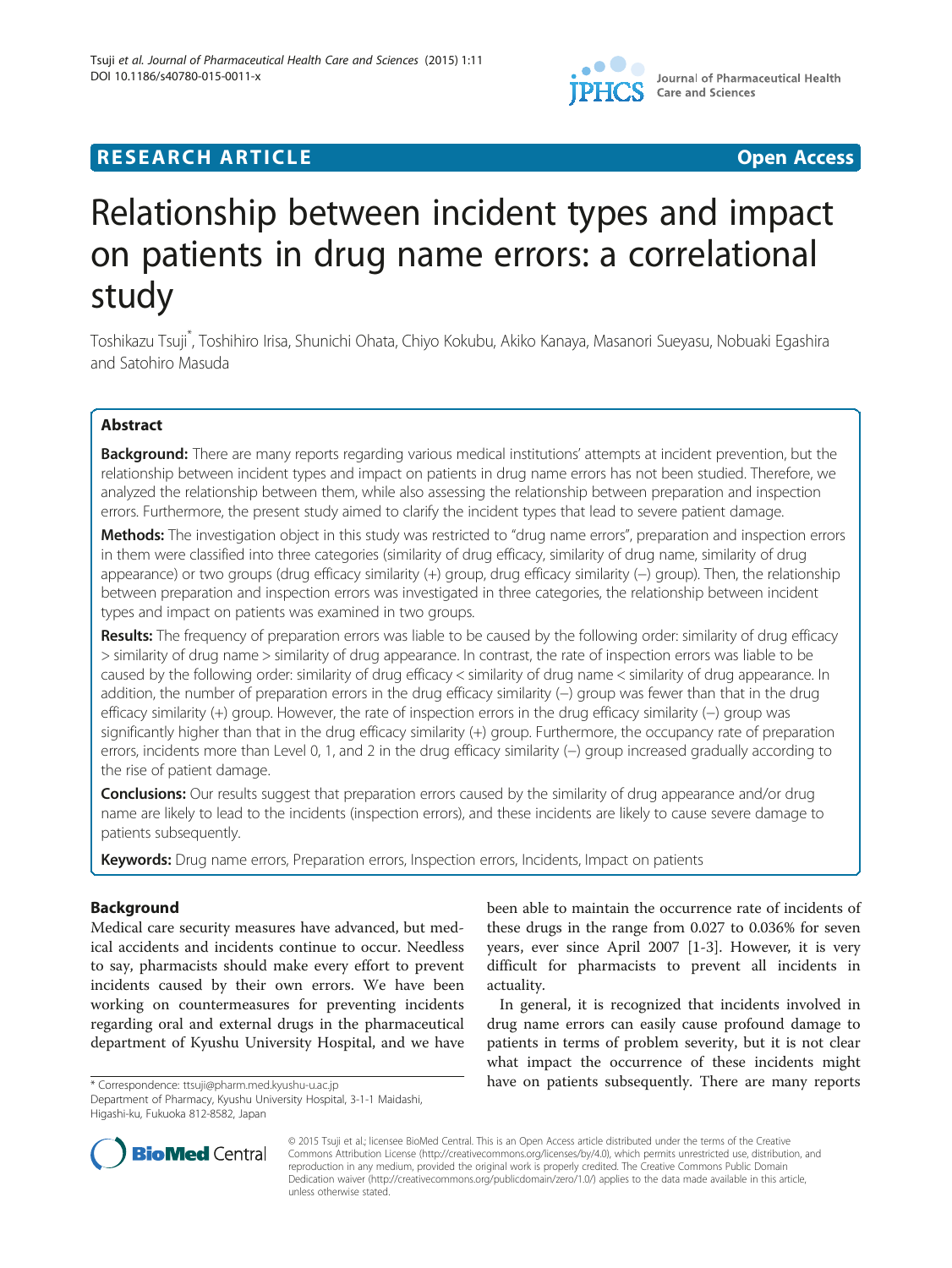regarding the prevention of incidents in oral and external drugs in various medical institutions [\[1-5](#page-7-0)], and many analytical studies have been conducted regarding the probability of drug name confusion [[6-11\]](#page-7-0), but the relationship between incident types and impact on patients in drug name errors has not been studied. In this study, preparation and inspection errors involved in drug name errors were classified into three categories (similarity of drug efficacy, similarity of drug name, similarity of drug appearance) or two groups (drug efficacy similarity (+) group, drug efficacy similarity  $(-)$  group). Then, the relationship between preparation and inspection errors was analyzed in three categories, the relationship between incident types and impact on patient was examined in two groups.

#### Methods

#### The investigation period and object

The investigation period lasted seven years, from April 2007 to March 2014. The investigation object was preparation and inspection errors amidst inpatient punctual prescriptions. Among them, the errors of narcotics, powders, injections, and tablets divided by an automatic packaging machine were excluded from this study because of the difference in dispensing procedures. Furthermore, the definitive investigation object in this study was restricted to "drug name errors", not including "drug count errors", "drug content errors" and so on.

Preparation errors were equivalent to dispensing the drugs incorrectly, and these data was self-reported by pharmacy inspectors. Also, inspection errors were equivalent to overlooking the preparation errors caused by dispensers, and these data was reported by other medical staff. In Kyushu University Hospital, prescriptions for dispensing are printed in the pharmaceutical department using the prescription operating system, and medicines in the pharmaceutical department are arranged in accordance with the classification of drug efficacy. In addition, the contents of prescriptions and the years of pharmacist's experience were not analyzed in this study.

# Definition of incidents and classification of incident impact on patients

We defined the errors detected by other medical staff or inpatients after being overlooked by pharmacists or inspectors as "incidents." According to the provisions of the National University Hospital in Japan, impact on patients of the incidents was classified into 6 stages (Levels 0–5) as described below.

Level 0: Incorrect drug was delivered to other medical staff or patient, but it was not used.

Level 1: Incorrect drug was used by a patient, but actual patient damage was not caused. Level 2: Moderate damage was caused to patient, but treatment was not needed. Level 3: Provisional or continual treatment was needed. Level 4: Severe damage to patient remained. Level 5: Patient died.

#### Definition of preparation and inspection errors

We defined the errors detected by the pharmacy inspector as "preparation errors," the errors not detected by pharmacy inspectors as "inspection errors." In this study, it was considered the practical preparation errors to be equivalent to all errors, including incidents more than Level 0, because incidents more than Level 0 were simply not detected by the pharmacists at the point of inspection.

In short, the number of preparation errors contained all inspection errors, the number of inspection errors contained the incidents of Levels 0–5, and inspection errors had an equivalent meaning to "incidents more than Level 0." The definition of preparation and inspection errors was summarized as described below.

Preparation errors: The errors that were revealed to be incorrect afterward. They were equivalent to the "all errors" category, and these included errors detected by pharmacy inspector.

Inspection errors: The errors that were not detected by pharmacy inspectors, and they are equivalent in meaning to "incidents more than Level 0".

### Classification of preparation and inspection errors into three categories

Preparation and inspection errors involved in drug name errors were classified into four categories: (1) similarity of drug efficacy, (2) similarity of drug name, (3) similarity of appearance, and (4) no similarities. Also, the category of no similarities (4) was used as a comparison (control) group.

We defined the drugs having common efficacy in insurance adaptation as "similarity of drug efficacy". Also, the trade names of Japanese drugs are expressed by katakana in most cases, and katakana expression in Japanese consists of both orthographic (i.e., spelling) and phonological (i.e., pronunciation) factors. Therefore, the trade name of the katakana was converted into a Romanized version of Japanese (non-English words Romanized using Hepburn's method), because it represents the exact features of the katakana. Then, we defined the drugs having commonality of continuous letters in Romanized Japanese as "similarity of drug name". Furthermore, we defined the drugs having similar colors,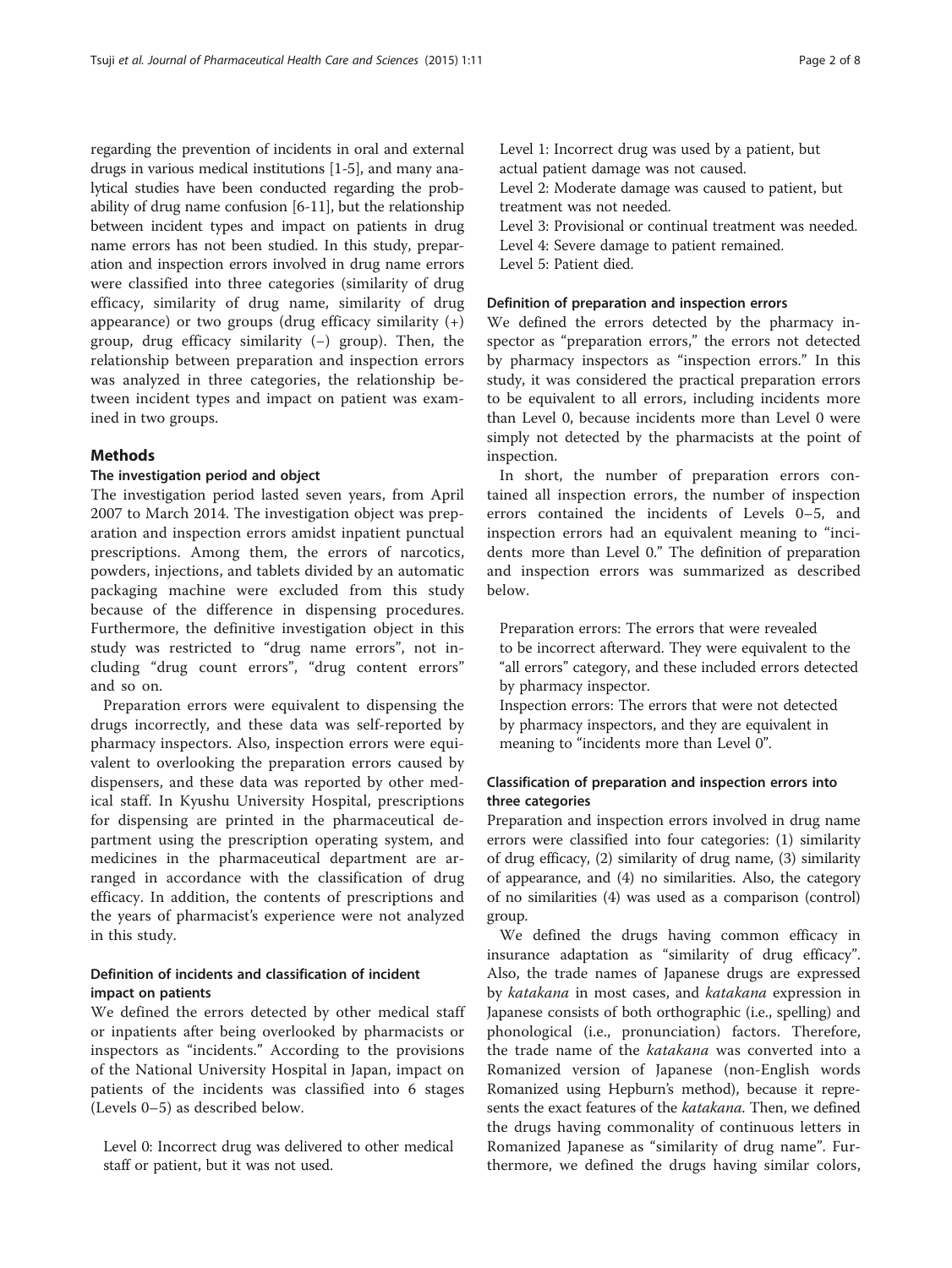<span id="page-2-0"></span>shapes, and/or sizes as "similarity of drug appearance", they were evaluated by the both tablets/capsules and blister-packages.

In the process of the classification of these errors into three categories  $(1)$  -  $(3)$ , the errors were able to be divided into seven detailed error types (a) - (g) as follows: (a) similarity of drug efficacy alone, (b) similarity of drug name alone, (c) similarity of drug appearance alone; three more, (d) similarity of drug efficacy and name, (e) similarity of drug efficacy and appearance, (f) similarity of drug name and appearance; and one, (g) similarity of drug efficacy, name, and appearance.

Also, we defined the errors that did not overlap with other similarities as "single similarity class:  $(a) + (b) +$ (c)," errors overlapped with two similarities as "double similarity class: (d) + (e) + (f)", and errors overlapped with three similarities as "triple similarity class: (g)." Furthermore, the control group was regarded as "no similarity class". Then, the differences in the rates of inspection errors were analyzed among four error classes (single, double, triple and no similarity class) and among three error types (a) - (c) in the single similarity class and another three error types  $(d)$  -  $(f)$  in the double similarity class. Additional file [1](#page-7-0): Table S1 shows the classification method of categories  $(1)$  -  $(3)$  and the actual cases of preparation errors.

# Reclassification of preparation and inspection errors, and incident impact on patients in two groups

It was considered that impact on patients of the incidents involved in drug name errors would be affected by either the presence or absence of drug efficacy similarity. Therefore, we reclassified preparation errors, inspection errors, and the subsequent incident impact on patients into two groups: "drug efficacy similarity (+) group" and "drug efficacy similarity (−) group." Then, the relationship between preparation and inspection errors was analyzed, and the relationship between incident types and their impact on patients was examined in two groups.

#### Analysis of preparation and inspection errors

The differences in preparation errors among the error classes, types and groups were analyzed by the number of errors based on the number of total prescriptions over seven years, because each number indicates the frequency of occurrence on condition that total prescription number is invariable. On the other hand, the differences in inspection errors among them were analyzed by the rate of errors that calculated by dividing the number of inspection errors by that of preparation errors.

#### Statistical analysis

The data were analyzed with a Chi-squared test and a Ryan test. P values of  $< 0.05$  were considered to be



(A) and two error groups (B). Numerical values in the circle represent the number of preparation errors (inspection errors).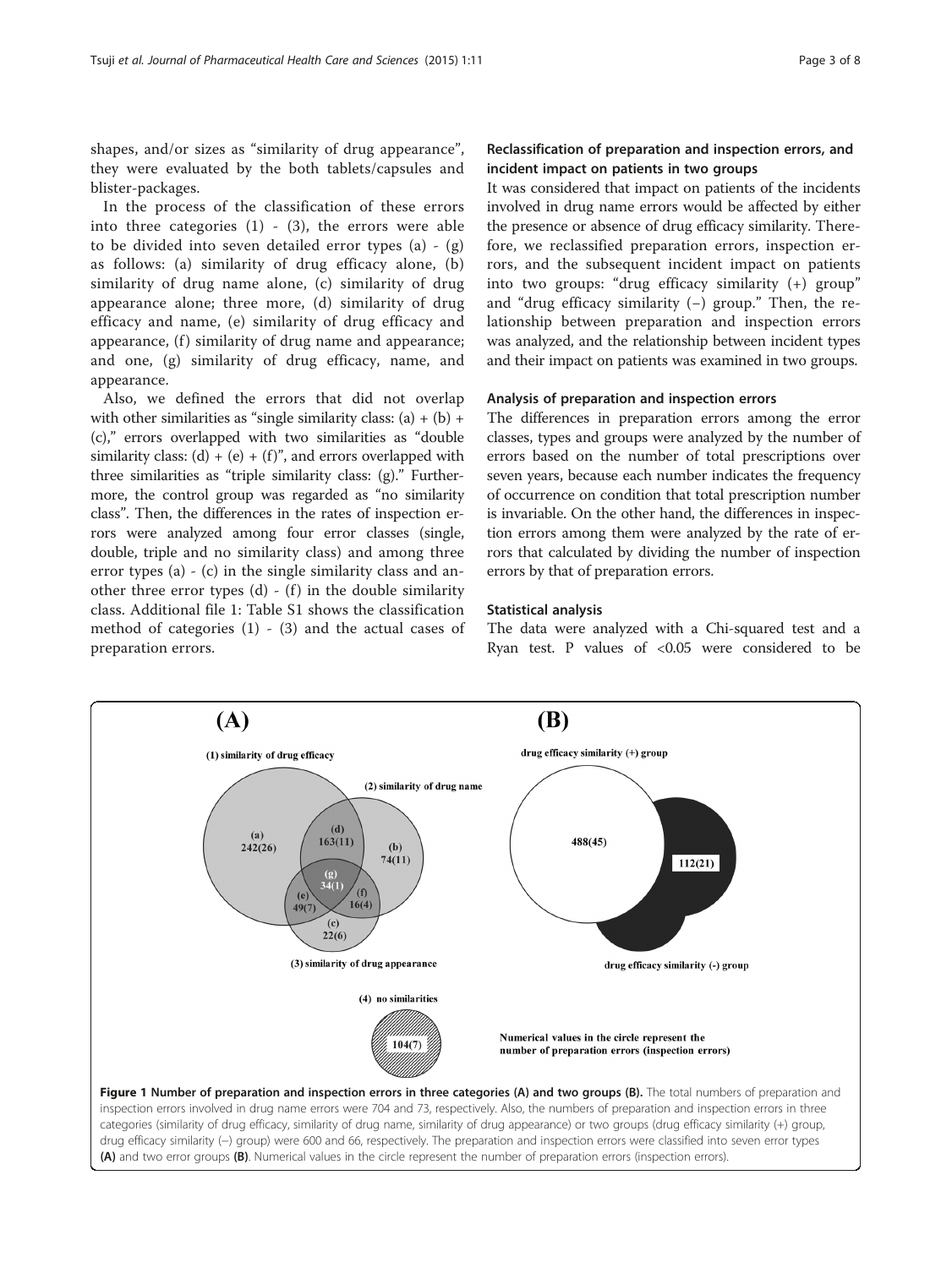statistically significant. A Chi-squared test was used to analyze differences in the rates of inspection errors among four error classes (single, double, triple and no similarity class) and between two groups (drug efficacy similarity (+) group, drug efficacy similarity (−) group). Also, a Ryan test as multiple comparison was used to analyze differences in the rates of inspection errors among three error types (a) - (c) in the single similarity class and another three error types  $(d)$  -  $(f)$  in the double similarity class.

#### Results

#### Numbers of preparation and inspection errors

Over the seven years, 664,887 inpatient punctual prescriptions were given. The total numbers of preparation and inspection errors involved in drug name errors were 704 and 73, respectively. Also, the numbers of preparation and inspection errors in three categories (similarity of drug efficacy, similarity of drug name, similarity of drug appearance) or two groups (drug efficacy similarity (+) group, drug efficacy similarity (−) group) were 600

and 66, respectively. Figure [1](#page-2-0) shows the number of preparation and inspection errors in three categories (A) and two groups (B).

#### Relationship between number of preparation errors and rate of inspection errors in four classes

Figure 2 shows the relationship between the number of preparation errors and the rate of inspection errors in four classes. The number of preparation errors and the rate of inspection errors in the control group (no similarity class) were 104 and 6.7% (7/104). Also, the numbers of preparation errors in three classes (single, double, and triple similarity class) were 338, 228, and 34, the rates of inspection errors in the same classes were 12.7% (43/338), 9.6% (22/228), and 2.9% (1/34), respectively.

There were no significant differences in the rates of inspection errors among four classes  $(P = 0.1305)$ . Also, a positive correlation was observed between the numbers of preparation errors and the rates of inspection errors in three classes (single, double, and triple similarity class).



Figure 2 Relationship between number of preparation errors and rate of inspection errors in four classes. The numbers of preparation errors in three classes (single similarity class, double similarity class, triple similarity class) were 338, 228, and 34, the rates of inspection errors in the same classes were 12.7% (43/338), 9.6% (22/228), and 2.9% (1/34), respectively. The bar and symbol represent the number of preparation errors and the rate of inspection errors, respectively. The differences in the rates of inspection errors were analyzed among four error classes (single, double, triple and no similarity class). There were no significant differences in the rates of inspection errors among four classes (P = 0.1305). The data were analyzed with a Chi-squared test. P values of <0.05 were considered to be statistically significant.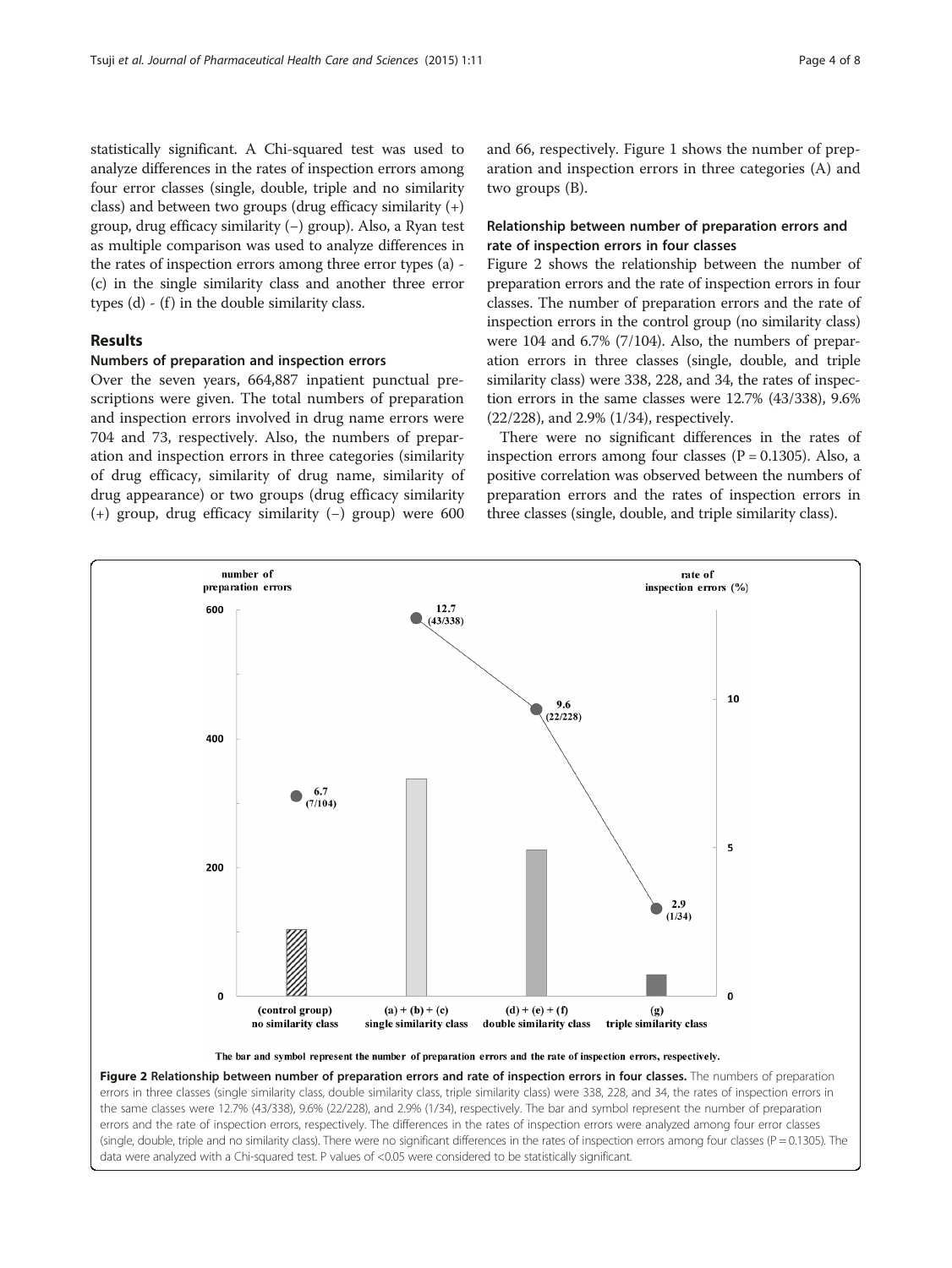# Relationship between number of preparation errors and rate of inspection errors in the single and double similarity class

Figure 3 shows the relationship between the number of preparation errors and the rate of inspection errors among three error types  $(a) - (c)$  in the single similarity class and another three error types  $(d)$  -  $(f)$  in the double similarity class. In the single similarity class, the numbers of preparation errors in the error type (a), (b), (c) were 242, 74, 22, and the rates of inspection errors in the same error type were 10.7% (26/ 242), 14.9% (11/74), 27.3% (6/22), respectively. In the double similarity class, the numbers of preparation errors in error types  $(d)$ ,  $(e)$ ,  $(f)$  were 163, 49, 16, and the rates of inspection errors were 6.7% (11/163), 14.3% (7/49), 25.0% (4/16), respectively.

There were significant differences in the rates of inspection errors between error type (a) and (c) in the single similarity class, between error type (d) and (f) in the double similarity class (P < 0.05). Also, an inverse correlation was observed between the numbers of preparation errors and the rates of inspection errors in both the single and double similarity classes.

Furthermore, when we compared the rates of inspection errors between error types (d) and (e) based on the common similarity (similarity of drug efficacy) for both, it was revealed that the rate of inspection errors having "similarity of drug appearance" was higher than that having "similarity of drug name". By comparing the rates of inspection errors between error type (d) and (f), between error type  $(e)$  and  $(f)$  in the double similarity class, it was revealed comprehensively that the rate of inspection



In the single similarity class, the numbers of preparation errors in the error type (a), (b), (c) were  $242$ , 74, 22, and the rates of inspection errors in the same error type were 10.7% (26/242), 14.9% (11/74), 27.3% (6/22), respectively. In the double similarity class, the numbers of preparation errors in error types (d), (e), (f) were 163, 49, 16, and the rates of inspection errors were 6.7% (11/163), 14.3% (7/49), 25.0% (4/16), respectively. The bar and symbol represent the number of preparation errors and the rate of inspection errors, respectively. The differences in the rates of inspection errors were analyzed among three error types (a) - (c) in the single similarity class and another three error types (d) - (f) in the double similarity class. There were significant differences in the rates of inspection errors between error type (a) and (c) in the single similarity class, between error type (d) and (f) in the double similarity class (P < 0.05). The data were analyzed with a Ryan test. P values of <0.05 were considered to be statistically significant.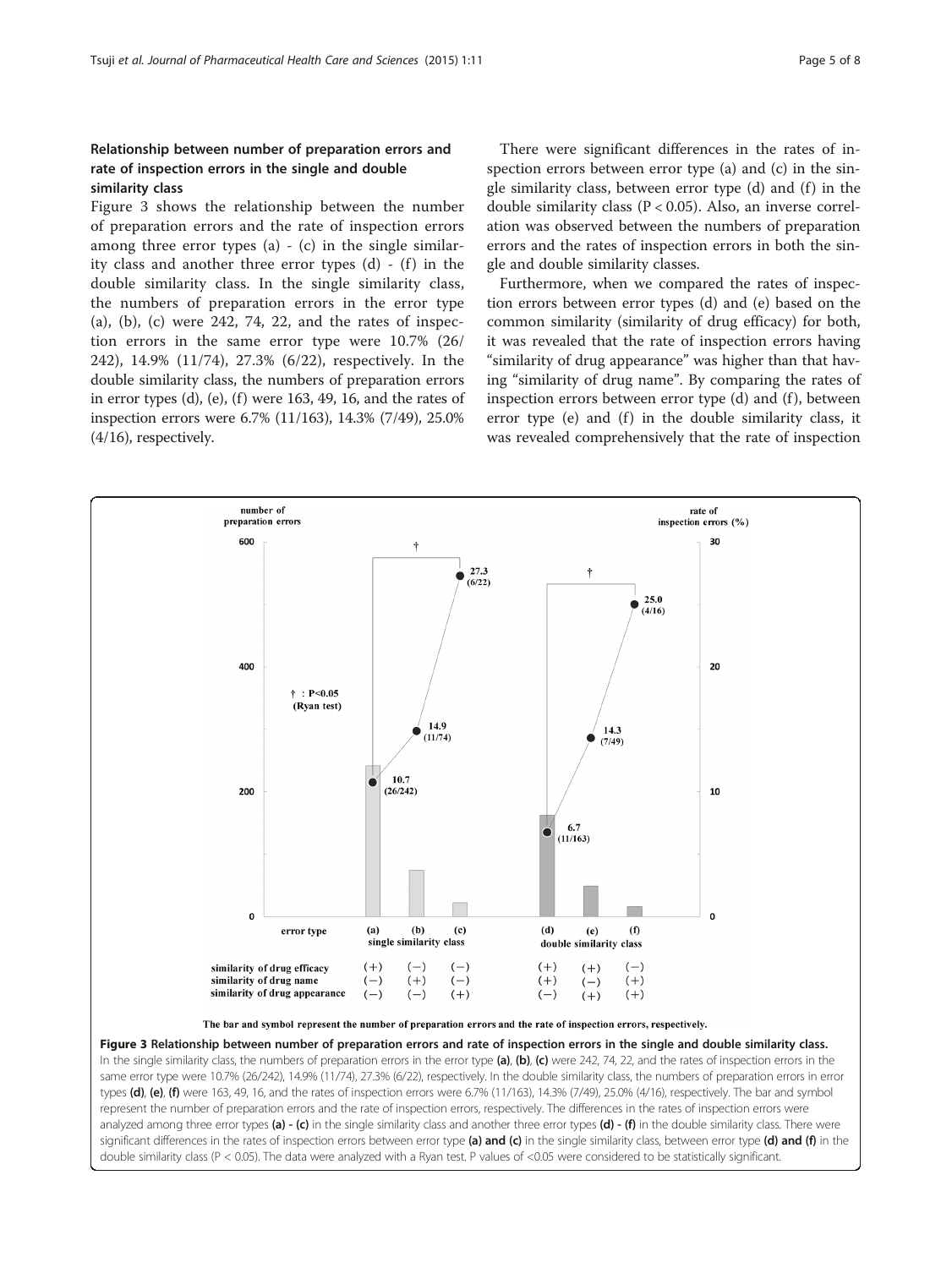errors was liable to be caused by the following order: similarity of drug efficacy < similarity of drug name < similarity of drug appearance, while the frequency of preparation errors was liable to be a result of the reverse order.

#### Relationship between number of preparation errors and rate of inspection errors in two groups

Figure 4 shows the relationship between the number of preparation errors and the rate of inspection errors in two groups (drug efficacy similarity (+) group, drug efficacy similarity (−) group). In the drug efficacy similarity (+) group, the number of preparation errors was 488, and the rate of inspection errors was 9.2% (45/488). In the drug efficacy similarity  $(-)$  group, the number

of preparation errors was 112, and the rate of inspection errors was 18.8% (21/112).

There was a significant difference in the rates of inspection errors between two groups  $(P < 0.05)$ . Also, an inverse correlation was observed between the numbers of preparation errors and the rates of inspection errors in two groups.

# Relationship between incident types and impact on patients

Figure [5](#page-6-0) shows the relationship between incident types and their impacts on patients. There were no incidents more than Level 3. The occupancy rates of preparation errors, incidents more than Level 0, 1, and 2 in the drug efficacy similarity (+) group were 81.3% (488/600), 68.2%



errors was 488, and the rate of inspection errors was 9.2% (45/488) in the drug efficacy similarity (+) group. The number of preparation errors was 112, and the rate of inspection errors was 18.8% (21/112) in the drug efficacy similarity (−) group. The bar and symbol represent the number of preparation errors and the rate of inspection errors, respectively. The differences in the rates of inspection errors were analyzed between two groups (drug efficacy similarity (+) group, drug efficacy similarity (−) group). There was a significant difference in the rates of inspection errors between two groups (P < 0.05). The data were analyzed with a Chi-squared test. P values of <0.05 were considered to be statistically significant.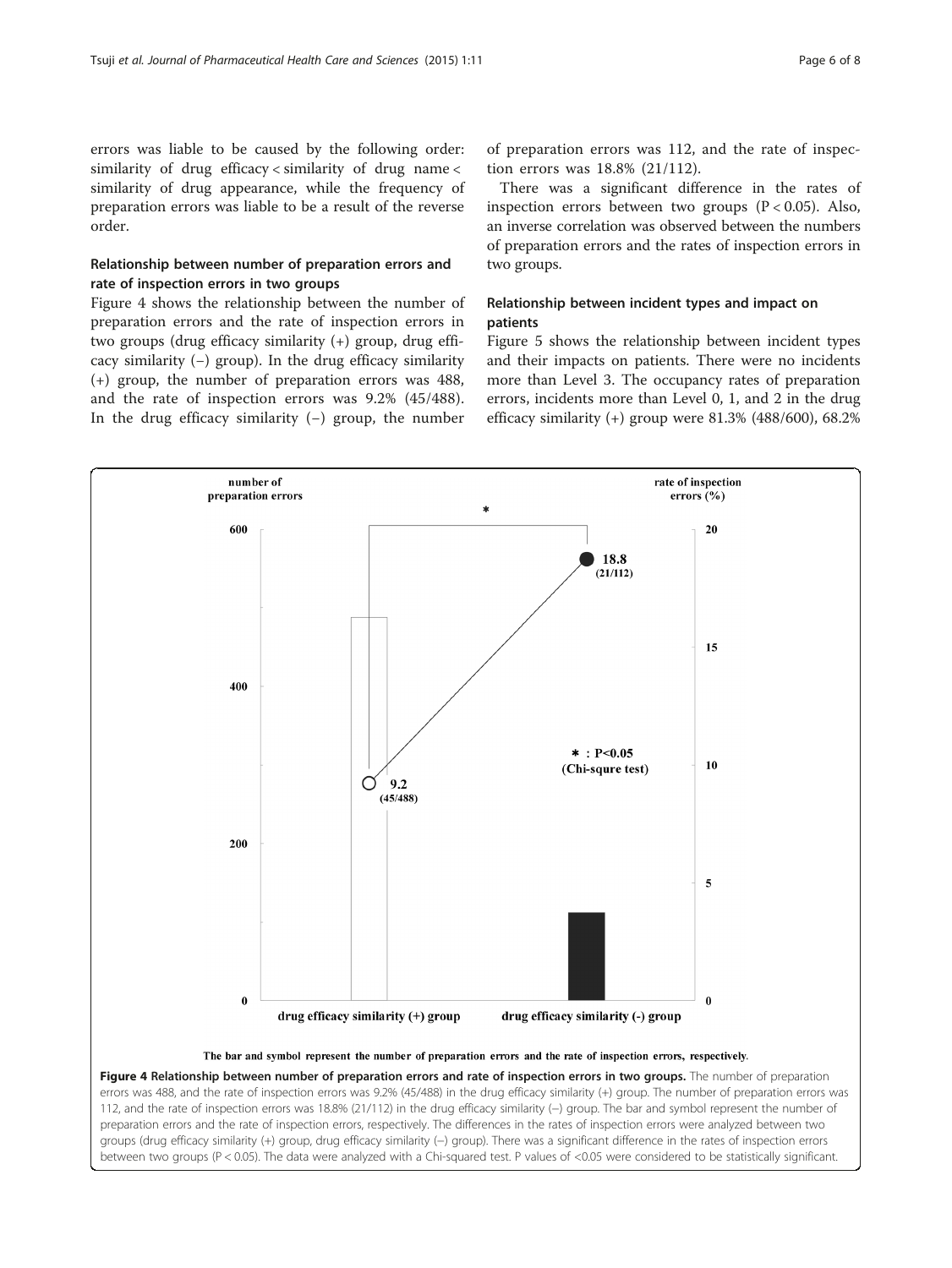<span id="page-6-0"></span>

(45/66), 57.1% (4/7), and 25.0% (1/4), respectively. On the other hand, the same rates in the drug efficacy similarity (−) group were 18.7% (112/600), 31.8% (21/66), 42.9% (3/7), and 75.0% (3/4), respectively.

The usage rate of patients after delivering the incorrect medicines (more than Level 1/ more than Level 0) was 8.9% (4/45) in the drug efficacy similarity (+) group, while the same rate was 14.3% (3/21) in the drug efficacy similarity (−) group. Furthermore, the occurrence rate of moderate damage to patients after taking the incorrect medicines (more than Level 2/ more than Level 1) was  $25.0\%$  (1/4) in the drug efficacy similarity (+) group, while the same rate was 100% (3/3) in the drug efficacy similarity (−) group.

#### **Discussion**

A positive correlation was observed between the numbers of preparation errors and the rates of inspection errors in three classes (single, double, and triple similarity class). On the other hand, an inverse correlation was observed between them in the single and double similarity class. In short, the frequency of preparation errors is liable to be caused by the following order: similarity of drug efficacy > similarity of drug name > similarity of drug appearance, while the rate of inspection errors is liable to be caused by the following order: similarity of drug efficacy < similarity of drug name < similarity of drug appearance. These results suggest that preparation and inspection errors differ entirely in terms of their